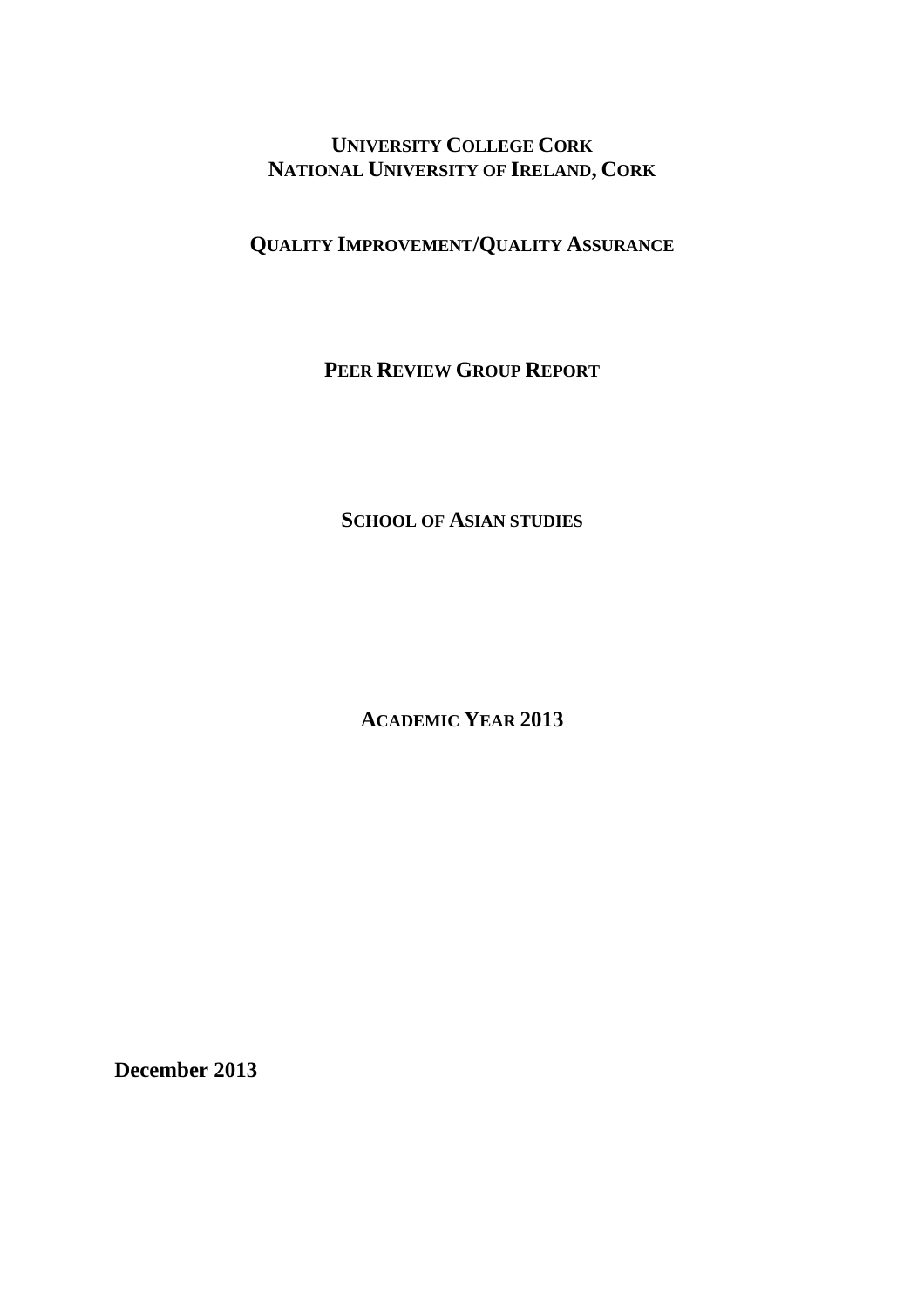#### **PEER REVIEW GROUP MEMBERS**

| <b>Name</b> |                       | <b>Affiliation</b>                | Role       |  |
|-------------|-----------------------|-----------------------------------|------------|--|
| 1.          | Professor Tim Barrett | University of London, UK          |            |  |
| 2.          | Professor James Cox   | University of Edinburgh, Scotland |            |  |
| 3.          | Ms. Mary McNulty      | University College Cork           | Chair      |  |
| 4.          | Ms. Mary Collins      | University College Cork           |            |  |
| 5.          | Ms. Aoife Ní Néill    | University College Cork           | Rapporteur |  |

#### **TIMETABLE OF THE SITE VISIT**

- The timetable appears as Appendix 1 to this document.
- The site visit was conducted over a shorter than usual period of 1.5 days. This resulted in intensive meetings with staff, students, senior officers and external stakeholders. However, the PRG met all the necessary representatives to enable them to form a consensus first draft report with priority recommendations.

### **PEER REVIEW**

- Methodology
	- o List areas of primary responsibility of each member of the Peer Review Group.
	- Ms. Mary McNulty, University College Cork Chair
	- Ms. Aoife Ní Néill, University College Cork Rapporteur

The Review team comprised an expert in the Study of Religions and an expert in Asian Studies, a member of the Quality Promotion Committee, a student representative and a member of staff from the Quality Promotion Unit. At the briefing meeting, it was agreed Ms. Mary McNulty from UCC would act as Chair to enable the external experts to focus their attention fully on the business of the meetings.

- Site Visit
	- o Comment on any aspects of the site visit as appropriate.

Suitable time was allowed for visits to the facilities of the School, the University, and the Library. Additional meetings were sought and facilitated within the time frame of the visit.

- Peer Review Group Report
	- o How was the Peer Review Group Report put together?

At the briefing meeting on the first evening, the PRG discussed the areas to be considered over the site visit. Responsibilities for certain topics were agreed and assigned. Individual PRG members took responsibility for writing up in fuller form responses in agreed identified areas. The draft first version of the report was collated by the Rapporteur and circulated to the PRG for review, revision and comment. A second draft, taking account of the above stage, was collated and circulated by the Rapporteur. In light of final comments by the PRG members, a final version of the report was submitted to the Quality Promotion Unit in UCC.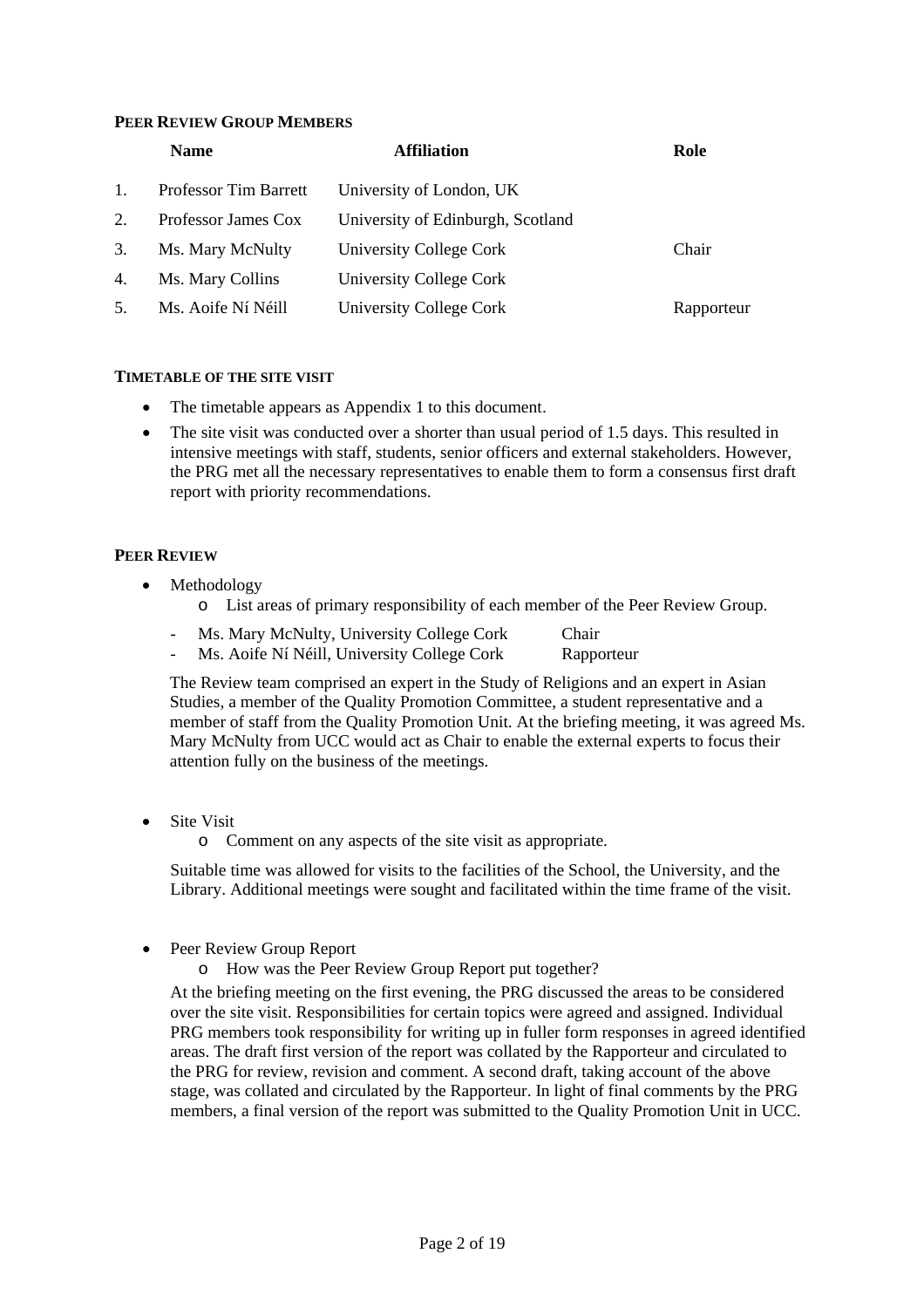#### **OVERALL ANALYSIS**

#### Self-Assessment Report

The PRG acknowledged the significant amount of time and effort that went into producing the SAR and related appendices and would like to thank the team within the School who prepared this document.

The SAR was a comprehensive document completed in two sections with an overview of the School of Asian Studies. The PRG chose to deal with the Study of Religions (SOR) and the Chinese Studies/Asian Studies (CHAS) SAR documents separately in the context of the separate histories of the different components of the School and concurred with the view that this worked pragmatically.

The Study of Religions Department should be commended for its place in Irish universities as the only non-confessional, non-theological programme dedicated to the objective, neutral and scientific study of religions. It is noted that the Self-Assessment Report underscores that Study of Religions, although located in the School of Asian Studies, is an independent and autonomous academic unit devoted to the study of global religions and as such is not restricted to the study of Asian religions. Study of Religions are also to be commended for undertaking this exercise in a short time frame. The compilation of necessary documents for the SAR was aided by the degree to which SoR has monitored its activities on an annual basis.

The Chinese/Asian Studies Department, largely without due warning, has had to suffer major changes in staffing, from which it is in the process of recovering. This has made detailed assessment of its situation difficult. Even so, it is evident that the current teaching staff has worked extremely well to stabilise the situation. PRG notes that Chinese Studies to a significant extent and Korean and Japanese also are dependent on external funding, which in the case of Chinese Studies takes the form of an Institute that it was beyond the remit of the PRG – and it would seem, of the University as a whole – to subject to scrutiny. Though we feel confident that current problems of communications reported by students can and will be resolved successfully through good personal relations between CHAS and Confucian Institute colleagues, the PRG urges UCC to ensure that it has considered the legal consequences of its arrangements with regard to its duties towards its students.

The PRG found the SAR to be a complete document, which clearly outlined its strengths, weaknesses, opportunities and threats. It was thorough and honest and clearly reflected the state of transition currently affecting Chinese Studies.

The PRG recognised that the School is still in its infancy and factored that into its overall assessment.

#### SWOT Analysis

The completion of SWOT exercises was clearly of benefit to the disciplines under review. The outcomes of the SWOT analyses were realistic and pragmatic, and were presented in a clear and concise manner.

The PRG concurs with the SWOT analysis that the School of Asian Studies has become the leading academic centre dealing with Asian Studies and the Study of Religions in Ireland. The PRG endorsed the School's broad strategy of attempting to integrate and find synergies in different areas of Asian Studies and Study of Religions Department.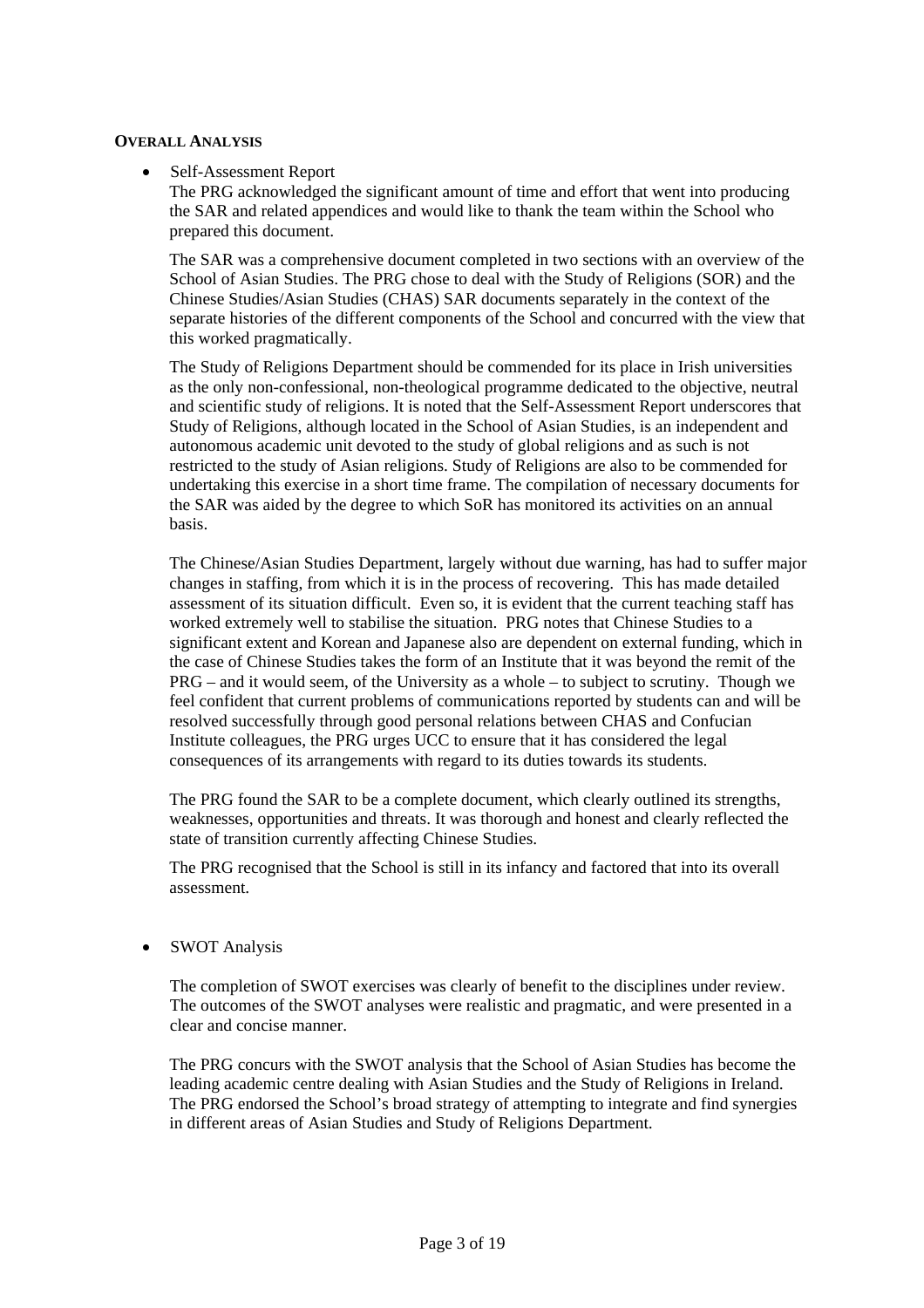Weaknesses. Both Study of Religions and Chinese and Asian Studies are attempting to deliver ambitious academic programmes with a limited number of staff. Although this is a potential weakness, the most obvious problem has resulted from considerable and sometimes unexpected staff turnover in CHAS.

Opportunities. PRG support current plans in CHAS to recruit the very best scholars possible. It concurs that CHAS should follow the lead of Study of Religions by aiming to create a compact, lean and efficient course structure that strives for excellence at all levels in the delivery of its academic programme.

Threats. The PRG agreed that the SAR in both Study of Religions and CHAS realistically presented threats as resulting from the need for building a sustainable and coherent academic programme within the newly amalgamated School of Asian Studies. This includes ensuring that adequate financial provisions are maintained and that the various components of the diverse courses are rationalised.

• Benchmarking

The PRG recognise that in light of the recent consolidation of Chinese and Asian Studies with Study of Religions into the newly created School of Asian Studies, it wasn't possible for the School as a whole to complete a benchmarking exercise prior to this Review. In the case of the Study of Religions Department, the Self-Assessment Report indicates that no formal benchmarking exercise was carried out because it was founded in 2007 under external guidance. In addition, the Professor of the Study of Religions has wide experience in establishing and running departments in the study of religions in the UK. Another factor referred to was the fact that the Department has been reviewed annually by an external examiner. In light of the goal of a close integration of all programmes in the School of Asian Studies, the PRG urges the School as a whole to conduct a benchmarking exercise by identifying schools of similar size with analogous objectives against which the courses and overall academic programmes on offer can be compared. One possible programme against which the School could conduct a comparison is the School of Asian Studies in the University of Edinburgh which includes courses on Chinese, Japanese and Sanskrit and incorporates the Confucius Institute for Scotland. It also has a year abroad programme and runs an MSc (MA in the Cork sense) in Asian Religions and an MSc in East Asian Relations. The Religious Studies programme in Edinburgh for many years has incorporated undergraduate courses in Asian Studies as part of its four year degree.

#### **FINDINGS OF THE PEER REVIEW GROUP**

The Peer Review Group is asked to comment specifically on the department/school under the following headings:

- Governance
- Services
- Staffing & Staff Development
- Accommodation
- Financing
- Communications
- Implementation of recommendations for improvement made in Peer Review Group Report arising from last quality review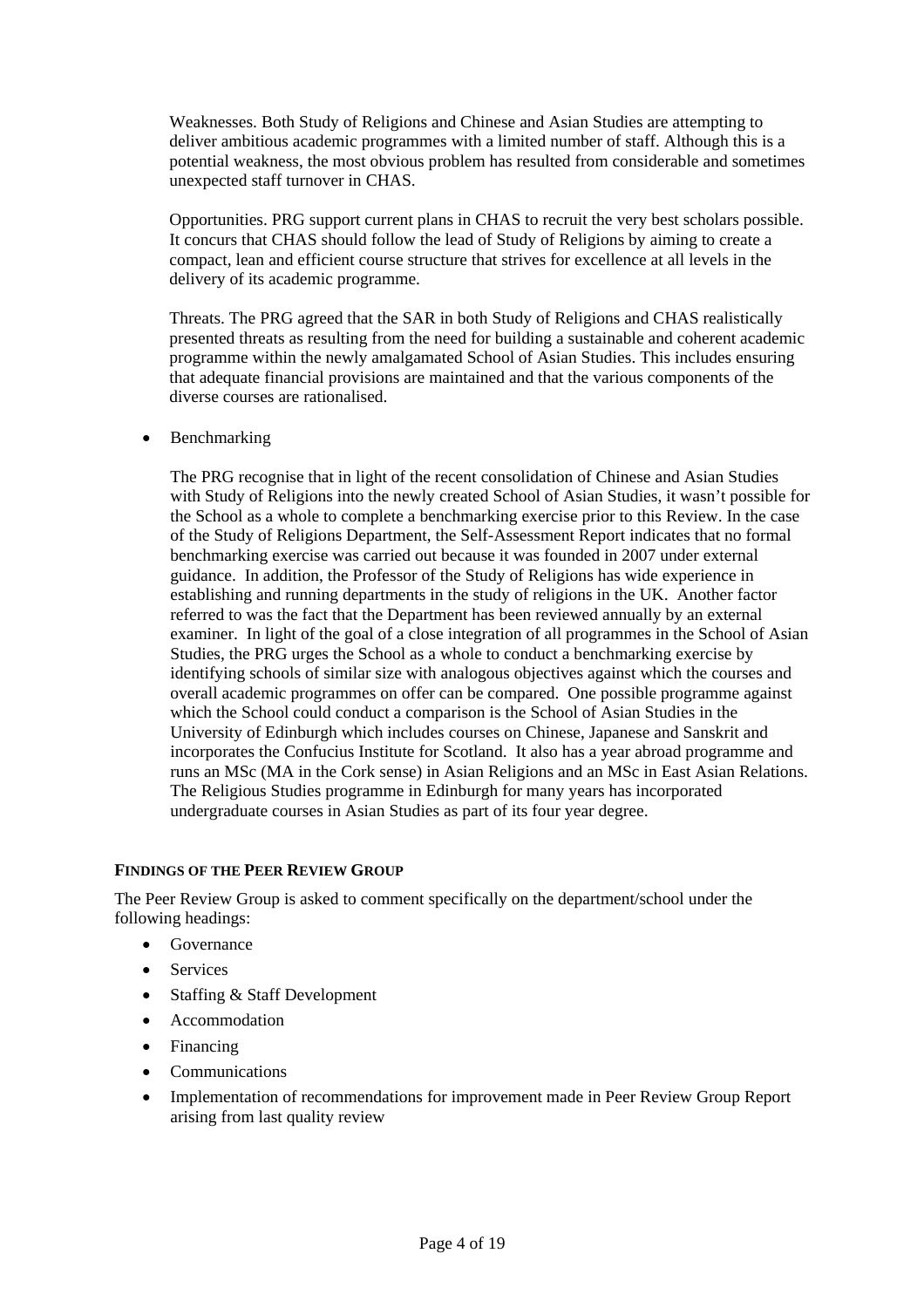## **Department/School Organisation & Planning**

Plans for future organisation must include resolution of questions of governance concerning the relationship of the Confucius Institute to the University.

#### **Governance**

The PRG noticed nothing about Asian Studies itself that required comment, but draws the attention of UCC to the unusual situation whereby CHAS is involved through its associated Institutes in various ways with outside bodies, of which the Confucius Institute appears to be the most important. While it lies beyond the remit of PRG to comment on the relevant governance arrangements, we strongly recommend that UCC give some thought in future to the governance of these organizations. While some limitations on the autonomy of UCC in return for funding and other modes of support may well be found acceptable, it is in the interest of UCC as it seeks to develop Asian Studies to be perfectly clear where those limits currently lie, and what future changes might be in the best interests of the School and of UCC as a whole.

## **Teaching & Learning**

## **CHAS**

At the undergraduate level, as already noted, the main issues would seem to be for students their relations with the Confucius Institute. In the first year those with extensive language learning experience in particular seemed to find the somewhat different methods used for teaching Chinese, with its very different writing system, disconcerting. The Department might like to think of briefing new arrivals on this matter. More established students seem to have experienced difficulties with the flow of information to students, and this may best be resolved by ensuring good personal ties between CHAS and CI personnel.

The taught graduate programmes would appear to be working well, though PRG concurs in the view that rationalisation of teaching provision may be required to eliminate duplication of effort.

At the doctoral level the PRG notes that past mistakes may not be laid at the door of any current teachers, but even so problems have plainly gone beyond matters of the continuity of supervision in a time of staff changes to touch on issues of the quality of supervision. The PRG is reassured to learn that in future sole responsibility for doctoral supervision will be replaced by the involvement of at least one more person in the supervision of each and every doctoral student, even if in the majority of cases one individual will play the major role in supervising. We would further note that the institution in due course of a departmental seminar on a frequent and regular basis, as in SOR (see below), would help reduce the isolation that doctoral students often feel.

We further note that keeping records of modules not simply in terms of aims and outcomes but also at the more detailed level of listing both lecture titles and suggested reading, while undoubtedly adding to the burden of record keeping, allows external assessors to grasp more of the content of modules and hence to suggest synergies or other possible improvements. CHAS will however have to decide whether the advantages of greater detail outweigh the disadvantages.

#### Study of Religions

The teaching programme in Study of Religions is ambitious with a wide variety of courses being offered from the undergraduate level through the taught MA, including the Higher Diploma for students requiring conversion courses. With just four full-time staff in Study of Religions, this has meant that it must keep its undergraduate programme, in the words of the Self-Assessment Report, 'compact and efficient'. In practice, this means that courses can be offered only on a rotating basis and that their number and content must be restricted. The postgraduate MA in Contemporary Religions must be delivered annually with courses offered in the specialisations of the staff in the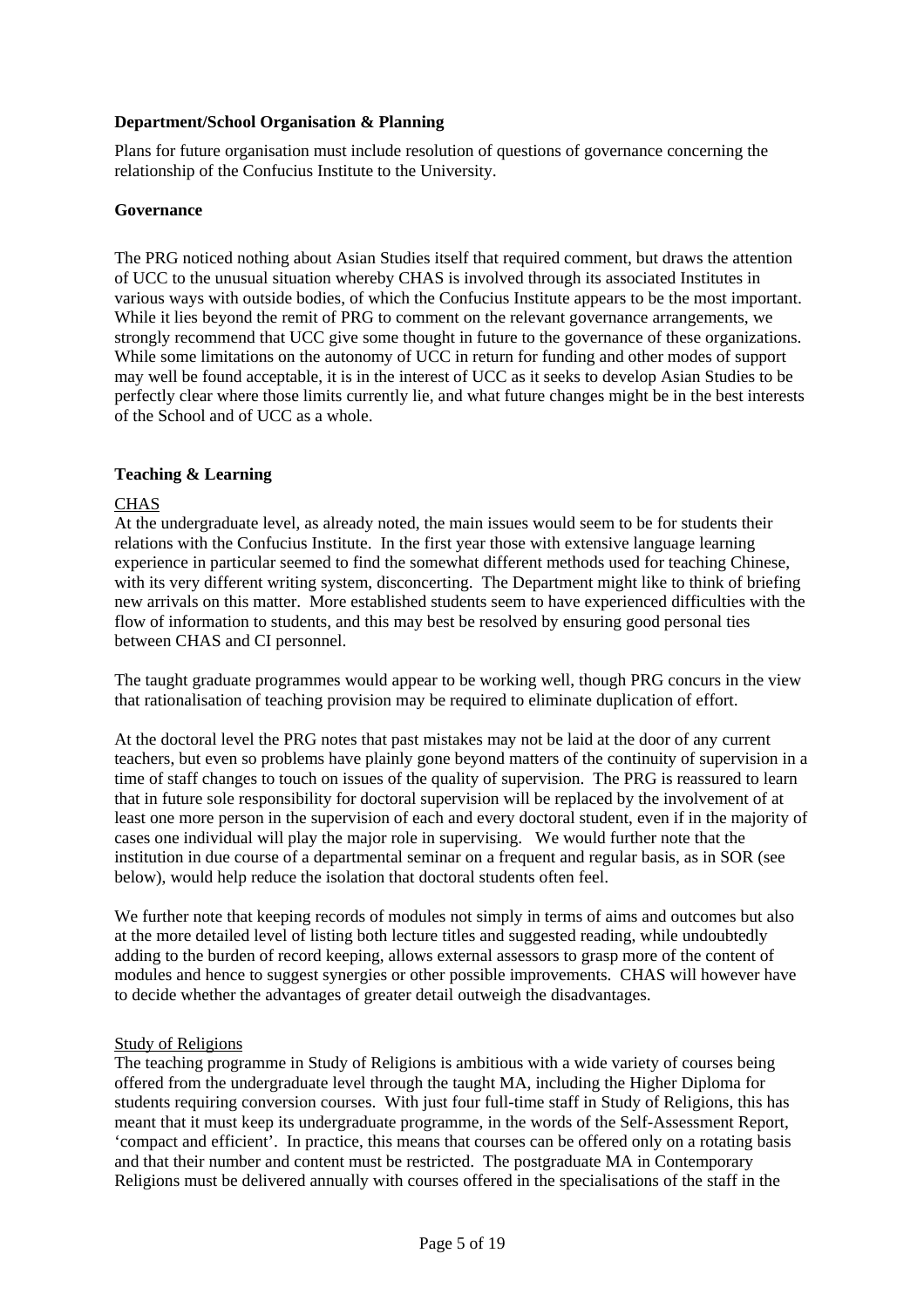Department. Problems resulting from a limited number of staff to deliver the undergraduate and postgraduate courses include the fact that undergraduate students enrolled in the four year international programme with one year abroad find course availability highly restricted due to the rotational system, and a certain amount of juggling of courses on the taught MA programme is inevitable if staff research leave and unexpected events (such as illness) are to be anticipated.

The PRG discovered that PhD students currently are assigned to one supervisor. As is done in other universities, it is recommended that each PhD student has two supervisors assigned to them. One could be the principal supervisor and the other the secondary supervisor, or, where appropriate, some students could be co-supervised. This allows for consistency of supervision when one of the supervisors is on study leave or may otherwise be unavailable.

The site visit found that thus far, despite its limited size, the Study of Religions Department has been delivering its programme effectively and to the satisfaction of students. Staff morale is very high and research output is extremely strong. The students we met at both undergraduate and postgraduate levels were overwhelmingly positive. They commended the staff for the clarity of their course outlines, feedback provided by lecturers on assessed work, the openness and availability of staff, teaching methods employed, and the excellent supervision provided for dissertations at both undergraduate and postgraduate levels.

## **Research & Scholarly Activity**

## **CHAS**

To recruit and retain staff in competitive markets such as Chinese Studies depends crucially, as PRG was told with commendable frankness, on career development and prospects. For some the rewarding opportunity to train future scholars and to gain from the stimulus provided by younger researchers is a particular incentive, so efforts to enhance the attractiveness to doctoral students of UCC must be unrelenting. The current permanent full time staff can boast excellent academic achievements in the publication of significant research, and it is to be hoped that recruitment of similarly talented individuals will further add to the lustre of the Department. In securing the necessary material support for further research and publication the role of the Research Office will clearly be vital, and the PRG is encouraged by the proactive outlook of that Office to believe that its relations with CHAS are potentially very rewarding.

#### Study of Religions

The Study of Religions Department has attracted 8 postgraduate research students (7 in the PhD programme and one on the MPhil research degree). This is a reasonable number and quite manageable, with room for a limited expansion. The academic staff operate weekly research seminars in which postgraduate research students can present their work to date and also have the opportunity of hearing visiting lecturers. Both PhD and MA students have been encouraged to attend and present papers at national and international conferences.

The research output of the staff is formidable. Each member of the staff is research active and has produced impressive numbers of publications including monographs, edited volumes and articles in peer reviewed international journals.

#### **Staff Development**

On staff performance review, changes consequent on the current review, strategies for change and measures for change, the PRG had no specific comments, save to reiterate its remarks on the value of benchmarking already outlined above.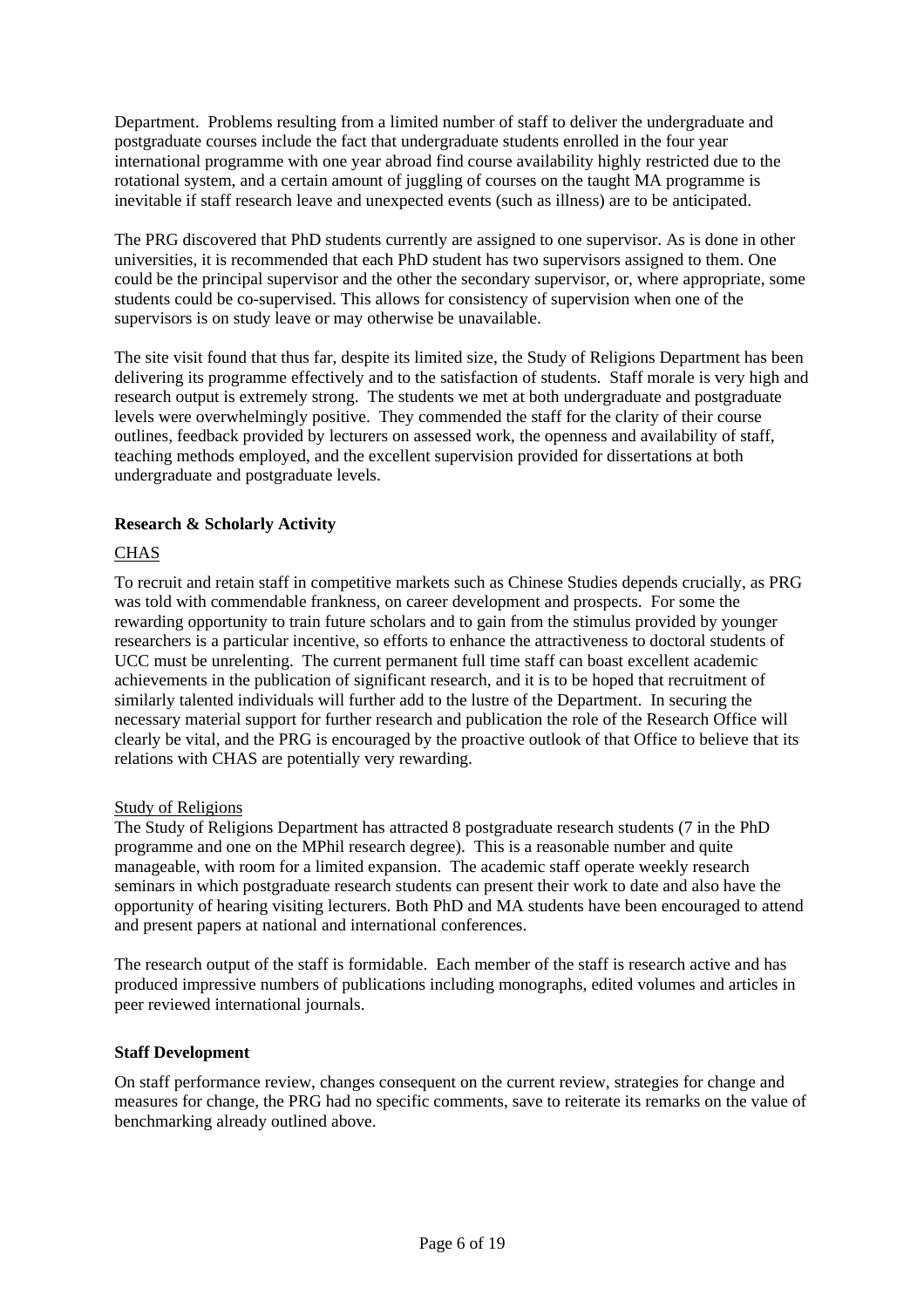## CHAS

The single most important factor in prospect for staff development in CHAS is the recruitment of able colleagues to form the nucleus of a permanent team. Only then will the beginnings of a stable teaching and research culture in which scholars can flourish and develop be established, particularly with a view to allowing a clear, predictable and if at all possible generous scheme of sabbatical leave to be set up. This may ultimately require further appointments to the team. Though PRG believes that expansion is in line with the UCC overall policy of internationalisation, it accepts that, given the diminishing resources from the exchequer, the only ways this aim is likely to be achieved are through securing further external funding and through the gradual and careful rebalancing of internal resources.

## Study of Religions

The ambitious teaching programme in SOR thus far has not limited the research ethos of the Department, but this will need to be maintained by a carefully managed and well regulated expansion of the postgraduate programme, which should include a planned rota for staff leave. The Self-Assessment Report refers to staff leave being available 'every few years'. This is too vague and does not allow staff to plan their research activities and may even mean that they have to 'double-up' on their teaching load in years they take leave.

## Publishing research

PRG notes that one area where advanced doctoral students need guidance and support is in the initial publishing of their own work. Just as the School appears to be taking a lead in the foundation of national associations for the study of the areas covered, some thought might be given to exploring publishing opportunities that would lead to some of the work of School students and staff appearing in published form in association with the UCC logo, even if securing publications in established and recognised journals and series will also continue to be required to sustain the research profile of staff and students alike.

## **External Relations**

## CHAS

As noted above, many existing elements in CHAS are the product of important external relations. The prospect of further internationalisation suggests that many more opportunities for funding in Asia and elsewhere are yet to be found. But as with the potential funding for SOR, the PRG considers it essential that existing arrangements for the scrutinising of the ethical aspects of funding should be checked for robustness.

Though the future shape of CHAS is as yet to be determined, it is clear that the Department has an outward-looking ethos of involvement beyond the academic world, especially as regards its links with business. Once the resources at its disposal have become clear, no doubt the Department will build upon its current strengths.

#### Study of Religions

The newly founded Marginalised and Endangered Worldviews Study Centre, which was launched in October 2013, has already formed links with international partners and promises to provide an important source for research collaboration and external funding. We learned while we were on the site visit that Dr Oliver Scharbrodt has been successful in receiving a major grant for two years to conduct research on Shi'a Islam in London. This will bring with it substantial external funds and buy-out time for a replacement for Dr Scharbrodt, and also result in the appointment of a postdoctoral fellow and a postgraduate placement in the Department. These efforts have been complemented by other initiatives referred to in the Self-Assessment Report such as the presence of three post-doctoral researchers in the Department between 2008 and 2011, which were funded by the Islam in Ireland project of the Irish Research Council.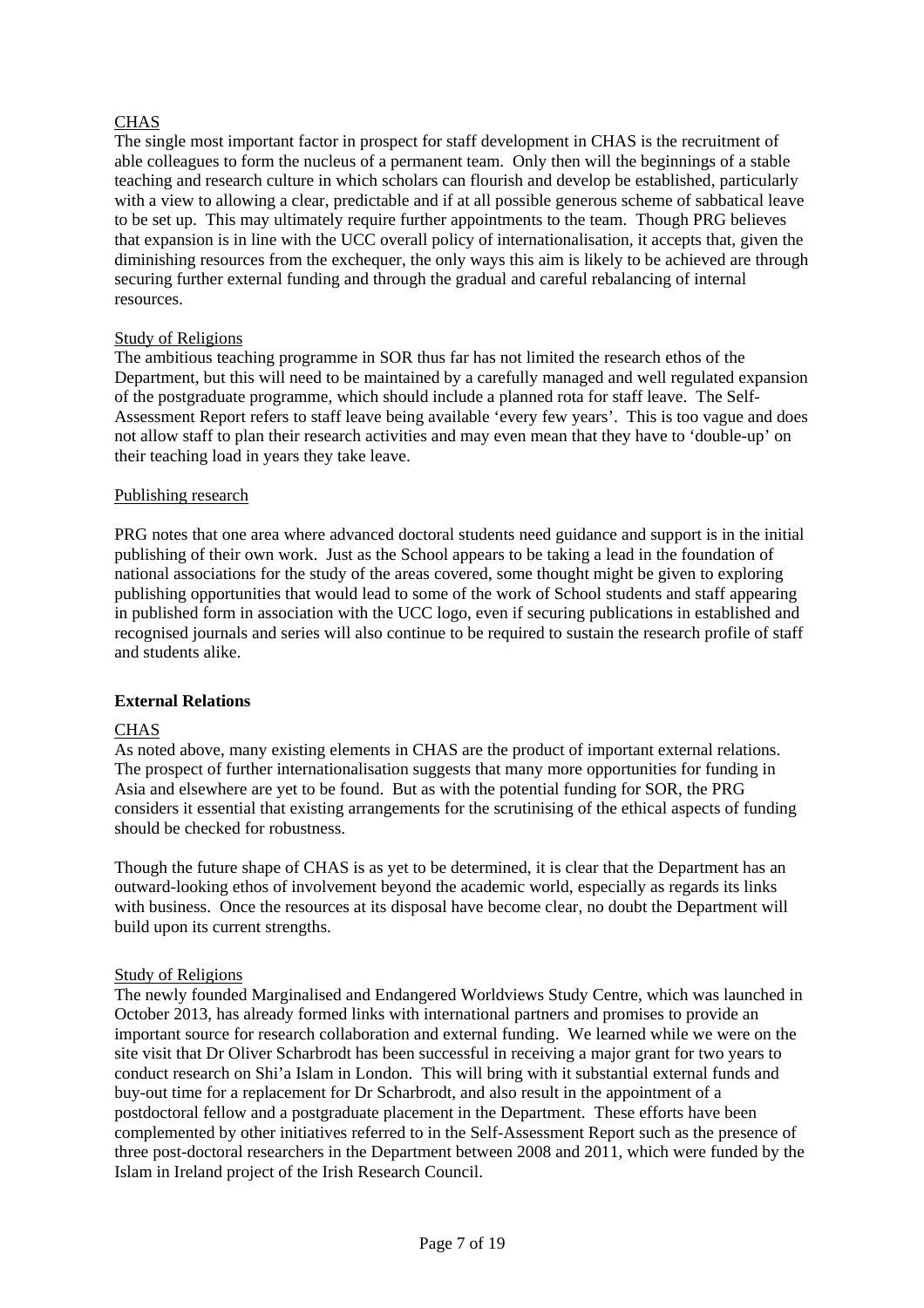The Self-Assessment Report refers to other funding ideas including approaching faith communities to sponsor lecturers or courses. The recognition in the Report that such sources of funding are problematic is underscored by the Peer Review Group, since faith communities have a vested interest in the content of what is taught, a fact which might compromise academic freedom.

## **Support Services**

While PRG is enthusiastically in favour of the move both towards attracting more graduate students and towards internationalisation, it notes that the increased revenue from these developments will also incur increased expenditure – the move towards a higher average age profile in the student population will for example entail more demands for child care arrangements. Further internationalisation also has implications for library provision. The library is doing well in providing at the undergraduate level, but at higher levels students are dependent not simply on online provision but also on resources in the private possession of their teachers. The Library is well aware of the trend, and is prepared both to seek more donations similar to the Zaki Badawi library in order to secure unique resources to attract researchers at UCC and to expand its holding in Asian languages, though it is aware that this may in due course require new posts for dedicated staff for acquisitioning and cataloguing in Asian languages. This then has resource allocation implications for UCC at the centre, though PRG notes that only through investment in this area can a competitive level of attractiveness in a vibrant international market be guaranteed.

The PRG spoke to a range of students, local, international, mature and postgraduate. Feedback from students was unanimously positive about UCC and the School and can only be highly commended. Many of the students were actively involved in student life and were members of clubs and societies and held positions of responsibility on campus e.g. uLink peer support leaders.

Recommendation: Library acquisitions should be encouraged to put aside" priority money" to buy books for the School of Asian Studies. Internationalisation requires more financial human resources including employing dedicated staff for cataloguing some Asian Languages.

#### **Accommodation**

The panel visited the accommodation of the School in the O'Rahilly Building. The physical space and facilities provided appeared to be adequate. Staff and students expressed satisfaction with the accommodation.

## **Communication**

The PRG commended SOR on its non-hierarchical, leadership model that allows for open lines of communication. Departmental meetings are minuted and circulated. There are regular student-staff consultative meetings alongside an open door policy for students as well as timely feedback on assignments. All of these factors contribute to good internal communications.

Chinese Studies and Asian Studies have less well developed lines of communication. The PRG welcomes the plans within the department to have more informal "brown bag" seminars where research work can be presented as this will improve communication channels for graduate students and assist them in forming a research community.

#### **Financing**

PRG felt that the School is at a transitional stage, so any review of its financial standing should await a more stable period in its development. It recognises that CHAS plans to fill three posts for next year where two were left vacant last year, and that this already represents a modest degree of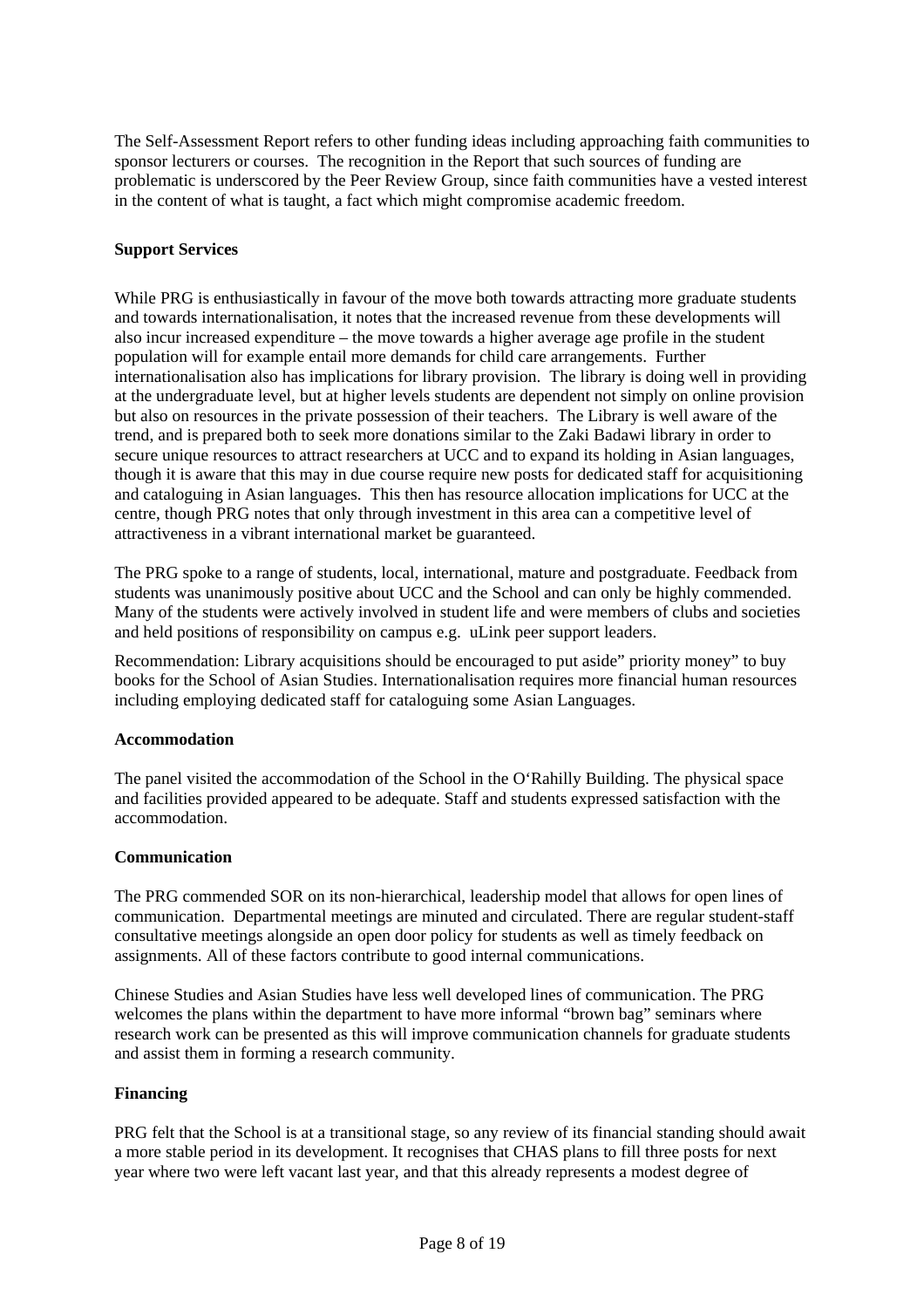expansion. In the longer run, however, further expansion of staffing to the level where it might become comparable with (for example) Edinburgh will require either outside funding or a gradual rebalancing of resources within the College.

The School of Asian Studies recognises that it needs to explore new avenues for funding postgraduate students from external sources. The University as a whole can also be of assistance in providing guidance to students seeking financial aid and scholarship opportunities.

PRG notes that some UK institutions have had a measure of success in persuading sources in industry and finance to provide scholarship funding for taught graduate courses and also for doctoral studies, and hopes that the School will try to emulate them.

## **Departmental/School Co-ordinating Committee & Methodology employed in the preparation of the Self-Assessment Report**

The PRG wish to commend the School of Asian Studies who compiled a very thorough and comprehensive SAR within a very short timeframe.

## **Compliance with European Standards and Guidelines for Quality Assurance in the European Higher Education Area – especially relevant sections of Part 1 of the ESG**

The School complies with European Standards and Guidelines for Quality Assurance as set out in the ESG. However, as previously recommended, a benchmarking exercise would be most beneficial to the School in the coming year.

#### **Features of Good Practice/Commendations**

The Study of Religions Department should be commended for its place in Irish universities as the only non-confessional, non-theological programme dedicated to the objective, neutral and scientific study of religions.

The staff members in Study of Religions are commended for student satisfaction with the clarity of course outlines, feedback provided by lecturers on assessed work, the openness and availability of staff, teaching methods employed, and the excellent supervision provided for dissertations at both undergraduate and postgraduate levels.

The Study of Religions Department is to be commended for its central role in founding the Irish Society for the Academic Study of Religions (ISASR), which has been accepted into membership of the International Association for the History of Religions and by extension into the European Association for the Study of Religions.

Study of Religions should be commended for seeking external research funds for members of staff and for working closely with the University's Research and Innovation programme in this regard.

Study of Religions are commended for involving postgraduate students in national and international conferences and for encouraging them to present papers both in departmental seminars and at the conferences they attend.

The PRG commends warmly the work of all those who have helped to surmount the staff shortages with which CHAS was faced at the end of the last academic year. We are also grateful to Professor Sheehan for providing the materials we needed for our assessment of CHAS at very short notice very soon after arriving at her post.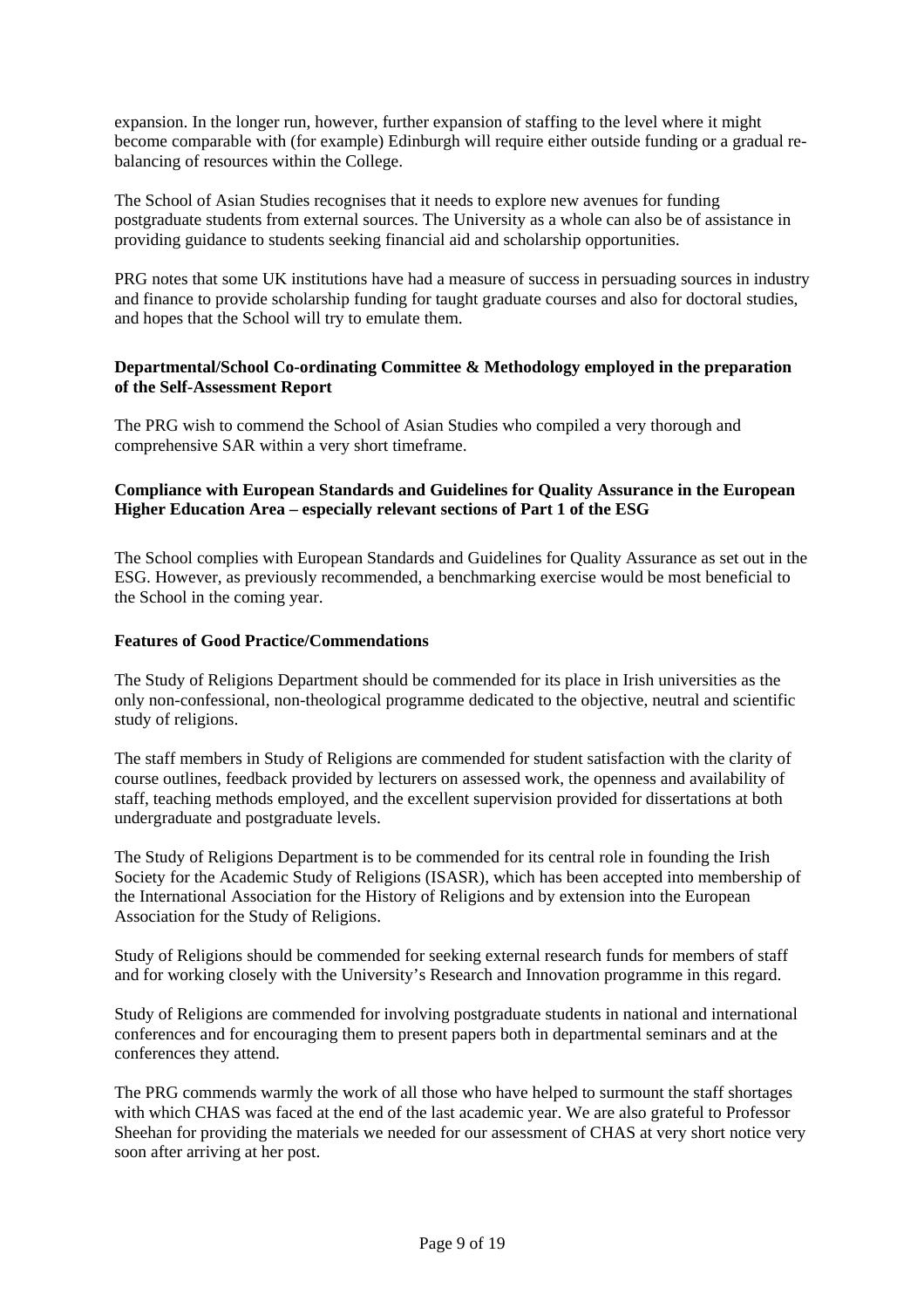## **RECOMMENDATIONS FOR IMPROVEMENT**

|   | <b>Recommendations for Improvement</b><br>made by Studies of Religions                                                                                                                                                                                                                                                                                                                                                                                                                                                                                                                            | <b>Response from the Peer Review Group</b>                                                                                                                                                                                                                                                                                                                                                                                                                                                                                                                                                                                                                                                                                                                                                                                                                                                                                                                                                                                                                                          |
|---|---------------------------------------------------------------------------------------------------------------------------------------------------------------------------------------------------------------------------------------------------------------------------------------------------------------------------------------------------------------------------------------------------------------------------------------------------------------------------------------------------------------------------------------------------------------------------------------------------|-------------------------------------------------------------------------------------------------------------------------------------------------------------------------------------------------------------------------------------------------------------------------------------------------------------------------------------------------------------------------------------------------------------------------------------------------------------------------------------------------------------------------------------------------------------------------------------------------------------------------------------------------------------------------------------------------------------------------------------------------------------------------------------------------------------------------------------------------------------------------------------------------------------------------------------------------------------------------------------------------------------------------------------------------------------------------------------|
| 1 | The Self-Assessment Report recommends<br>that the undergraduate teaching<br>programme should remain lean and<br>compact and not add further modules.<br>The Self-Assessment Report admits that<br>this creates problems for students who<br>spend their third year abroad, particularly<br>those training to be RE teachers. They<br>recommend that some courses should be<br>substituted for modules offered in the<br>SOR programme. Currently, they are<br>exploring options with the Classics<br>Department, which offers two courses on<br>Christianity accepted by the Teaching<br>Council. | The PRG recognised the current<br>difficulties in cross-listing courses with<br>other Schools in the University due to<br>financial regulations and FTE counts. As<br>an immediate solution to this problem, it<br>is recommended that courses relevant to<br>culture and religion being taught by<br>members of staff in Chinese and Asian<br>Studies (CHAS) also count towards the<br>BA programme in Religions and Global<br>Diversity requirements. This would<br>solve the problem of rotating modules<br>and would also make more options<br>available to undergraduate students in<br>SOR. It would not address the problem<br>of RE teachers who need courses in the<br>Christian tradition as prescribed by the<br>Teaching Council. In the long run, the<br>PRG encourages the College to form<br>clusters crossing over the current Schools<br>to allow cross-listing of courses from<br>other Schools, such as modules offered<br>in Sociology, Anthropology, Philosophy,<br>Classics and Media Studies, without<br>current Schools being disadvantaged<br>financially. |
| 2 | The Self-Assessment Report recommends<br>that students be exposed to more 'real-<br>life' religions. This would entail field<br>visits to religious communities so that<br>students can meet practitioners and<br>experience rituals from the religions they<br>are studying.                                                                                                                                                                                                                                                                                                                     | Endorsed by PRG                                                                                                                                                                                                                                                                                                                                                                                                                                                                                                                                                                                                                                                                                                                                                                                                                                                                                                                                                                                                                                                                     |
| 3 | In accordance with the University's goal<br>of outreach into the community and as a<br>means of fund-raising, the SOR Report<br>recommends that it offer evening classes<br>in the lifelong learning programme in the<br>Study of Religions to be taught by the<br>Department's PhD students.                                                                                                                                                                                                                                                                                                     | Whereas the PRG recognises that this is<br>a commendable goal that gives teaching<br>opportunities to PhD students, it urges<br>that quality control be exercised by the<br>staff of SOR and that due consideration<br>be given to the primary commitment of<br>PhD students to complete their research<br>and submit their theses in a timely<br>fashion.                                                                                                                                                                                                                                                                                                                                                                                                                                                                                                                                                                                                                                                                                                                          |
| 4 | The SOR Report recommends that                                                                                                                                                                                                                                                                                                                                                                                                                                                                                                                                                                    | The PRG expressed concern that the                                                                                                                                                                                                                                                                                                                                                                                                                                                                                                                                                                                                                                                                                                                                                                                                                                                                                                                                                                                                                                                  |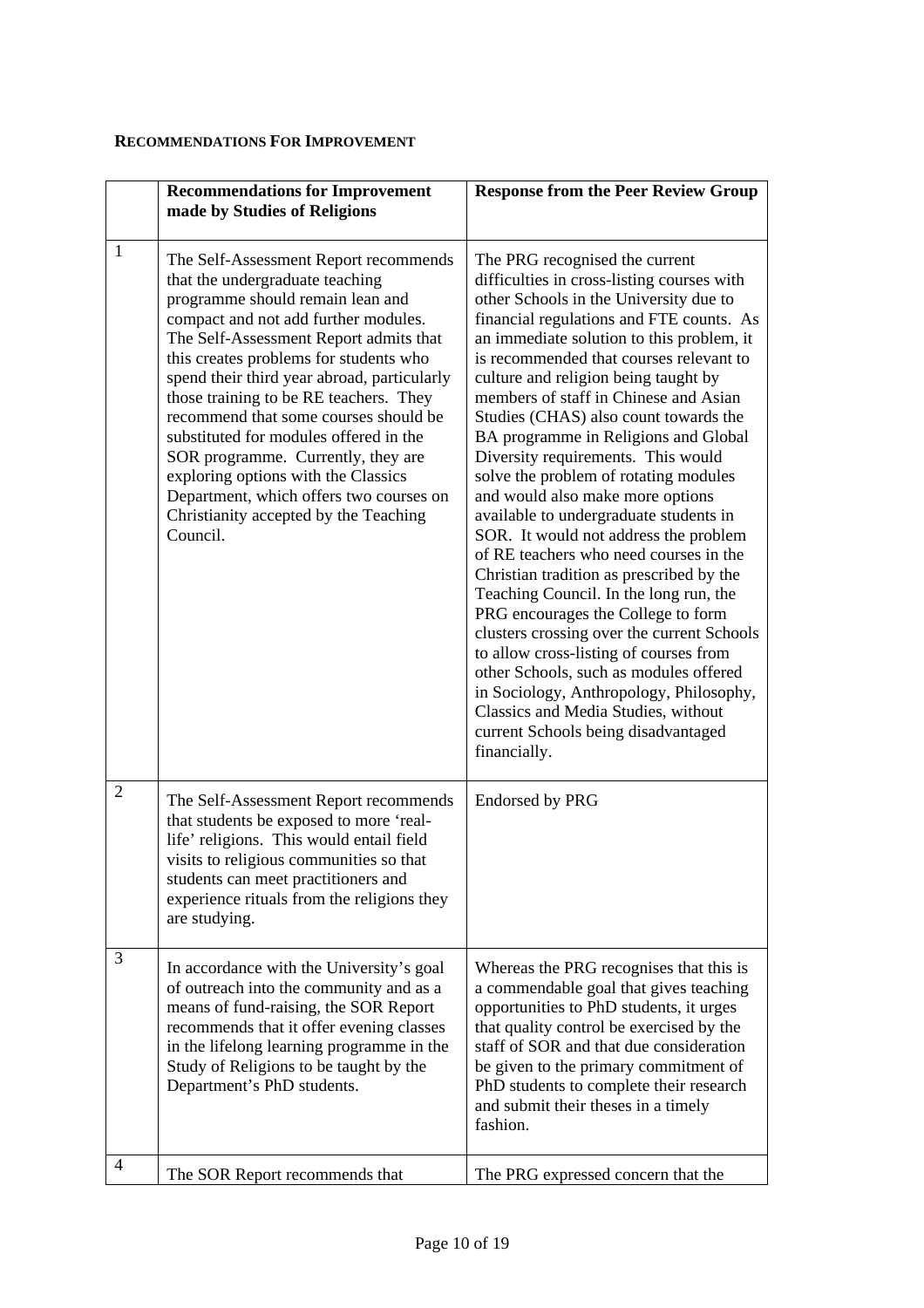|   | marketing the postgraduate programmes<br>needs to be made more strategic and<br>planned and less reactionary.                                                                                                                                     | public image of SOR and its national and<br>international recruiting strategies might<br>be compromised by the Department<br>being placed within the School of Asian<br>Studies. It might appear to the outside<br>world that the Study of Religions in UCC<br>was equivalent to the Study of Asian<br>Religions. Although the PRG does not<br>recommend a change in the name of the<br>School, it strongly urges the Study of<br>Religions Department to market itself<br>and brand its courses as falling squarely<br>within the academic study of religions,<br>including global religions, indigenous<br>religions and theoretical discussions in<br>the study of religions. This needs to be<br>emphasised to retain the current image of<br>SOR at Cork as a mainstream department<br>among other international departments in<br>the science of religions. |
|---|---------------------------------------------------------------------------------------------------------------------------------------------------------------------------------------------------------------------------------------------------|-------------------------------------------------------------------------------------------------------------------------------------------------------------------------------------------------------------------------------------------------------------------------------------------------------------------------------------------------------------------------------------------------------------------------------------------------------------------------------------------------------------------------------------------------------------------------------------------------------------------------------------------------------------------------------------------------------------------------------------------------------------------------------------------------------------------------------------------------------------------|
| 5 | The SOR Report called for developing<br>strategies to secure more external funding.<br>It suggested that links to philanthropic<br>organisations and religious communities<br>will need to be expanded in order to fulfil<br>this recommendation. | In order to make 'real-life' religious<br>studies possible, good relations need to<br>be cultivated with religious communities<br>in Cork, but these communities should<br>not become a major source of funding or<br>be approached to finance a permanent<br>post unless clearly established guidelines<br>ensuring academic freedom and<br>institutional autonomy are obtained and<br>strict ethical regulations enforced. In<br>general, the PRG discouraged the<br>Department from approaching faith<br>communities for external funding.                                                                                                                                                                                                                                                                                                                     |
| 6 | The SOR report recommended that<br>clarification of the place of the Studies of<br>Religion Department in the School of<br>Asian Studies be clarified with<br>possibilities for close cooperation with<br>Chinese and Asian Studies.              | The PRG fully supports the Study of<br>Religions Department in its aim to<br>explore ways that the academic<br>programmes operating with the larger<br>School of Asian Studies can be<br>integrated where common interests are<br>served and where pedagogical integrity<br>can be fostered. Where this is deemed<br>academically appropriate, this should<br>include offering courses from both<br>sections of the School in the taught<br>undergraduate and graduate programmes<br>in order to promote choice and expand<br>the content on offer. This<br>recommendation is made with the<br>proviso that the Study of Religions<br>Department must maintain its own<br>identity for disciplinary and marketing<br>purposes as noted above.                                                                                                                     |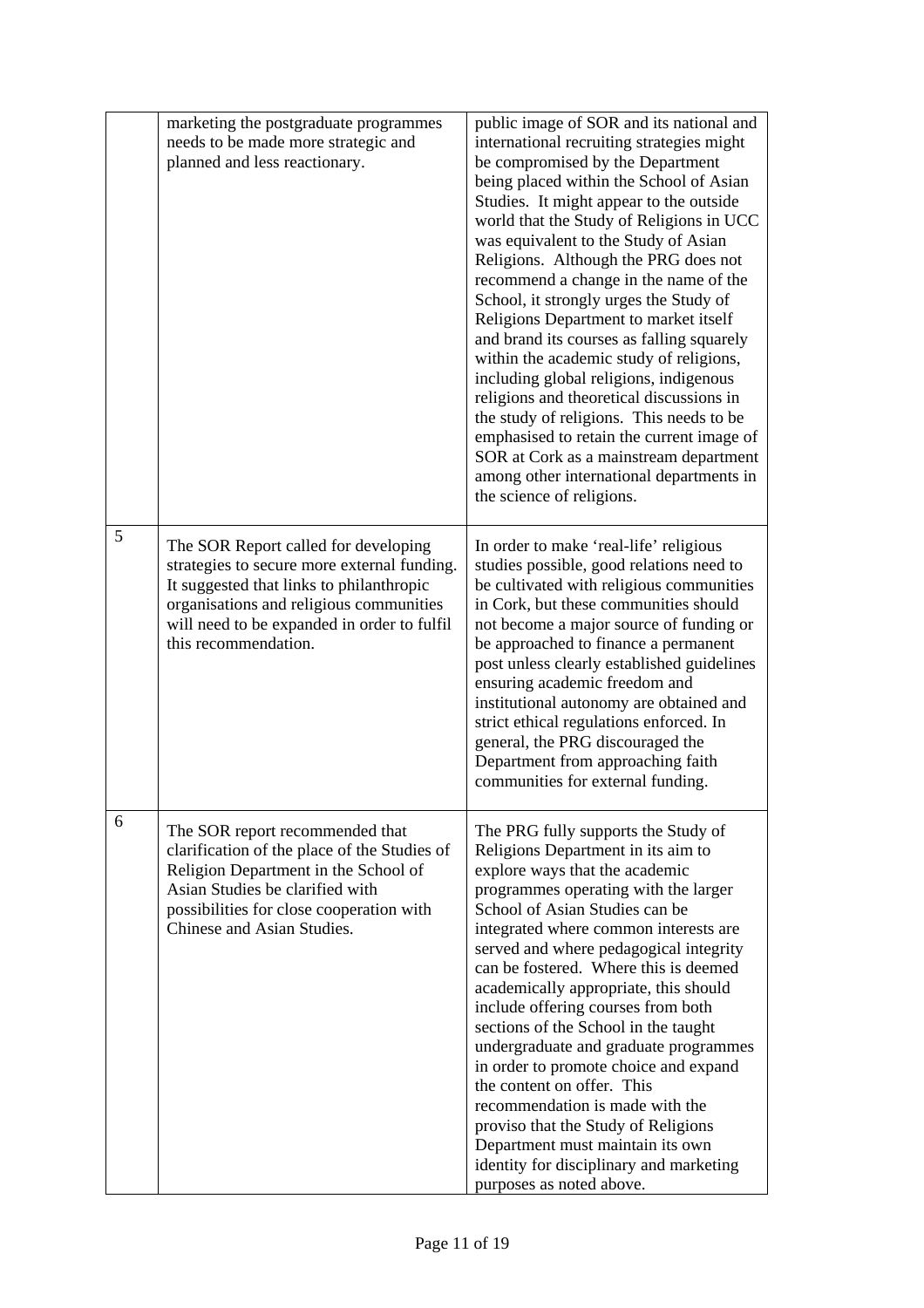|                | <b>Recommendations for Improvement</b><br>made by CHAS                                                                                    | <b>Response from the Peer Review Group</b>                                                                                                                                                                                                                                                                                                                                                                                                                                                                                                                                                      |
|----------------|-------------------------------------------------------------------------------------------------------------------------------------------|-------------------------------------------------------------------------------------------------------------------------------------------------------------------------------------------------------------------------------------------------------------------------------------------------------------------------------------------------------------------------------------------------------------------------------------------------------------------------------------------------------------------------------------------------------------------------------------------------|
| 1              | To radically to reform the teaching<br>programmeto offer from 2014-15 a<br>leaner, less complex UG and PGT<br>programme                   | The PRG endorses the aims of the<br>proposed review, and recognises that<br>details of these changes must depend on<br>the future appointments made during this<br>academic year. They understand that due<br>attention will be paid to the creation of<br>modules highlighting the nationally<br>unique ability of the School to deliver<br>trans-regional and comparative teaching<br>on Asia.                                                                                                                                                                                                |
| $\overline{2}$ | To maximise synergies between CHAS<br>and SOR whilst respecting the strategic<br>aims of each area.                                       | The PRG concurs in seeing the<br>exploitation of available synergies in<br>both teaching and research as the best<br>way to conserve staff efforts and<br>maximise effective outcomes.                                                                                                                                                                                                                                                                                                                                                                                                          |
| 3              | To clarify the governance of the<br>Confucius Institute and to have this<br>located unambiguously within the College<br>of ACSSS and SAS. | There is institutionally no easy way to<br>secure beyond all peradventure the<br>interests of UCC students taught by the<br>Confucius Institute, though such<br>arrangements as best safeguard those<br>interests should presumably be of<br>paramount importance. While the PRG<br>would therefore endorse the view that the<br>primary location of the CI should be<br>within ACSSS and SAS, we would also<br>note that it plays an important role within<br>UCC as a whole (and indeed beyond),<br>and that any future arrangements should<br>allow free scope for this role to continue.    |
| 4              | To clarify the conceptual 'shape' of the<br>areas covered by CHAS and to adopt a<br>new and less confusing nomenclature                   | The PRG accepts the urgent need for<br>rationalization of the various overlapping<br>arrangements covering Chinese Studies,<br>but notes both that the bodies relating to<br>Japan and Korea remain important as<br>potential locations for fundraising and<br>for links with the wider community, so<br>that their status needs to be maintained or<br>even enhanced, and that any future<br>arrangements for Chinese should<br>likewise allow not simply for the<br>integration of internal teaching and<br>research but also the similar promotion<br>of funding and outreach opportunities. |
|                |                                                                                                                                           |                                                                                                                                                                                                                                                                                                                                                                                                                                                                                                                                                                                                 |
| 5              | To enhance the capacity of CHAS to<br>serve the needs of business and industry,                                                           | The PRG notes that recent innovations in<br>UCC should help facilitate any such                                                                                                                                                                                                                                                                                                                                                                                                                                                                                                                 |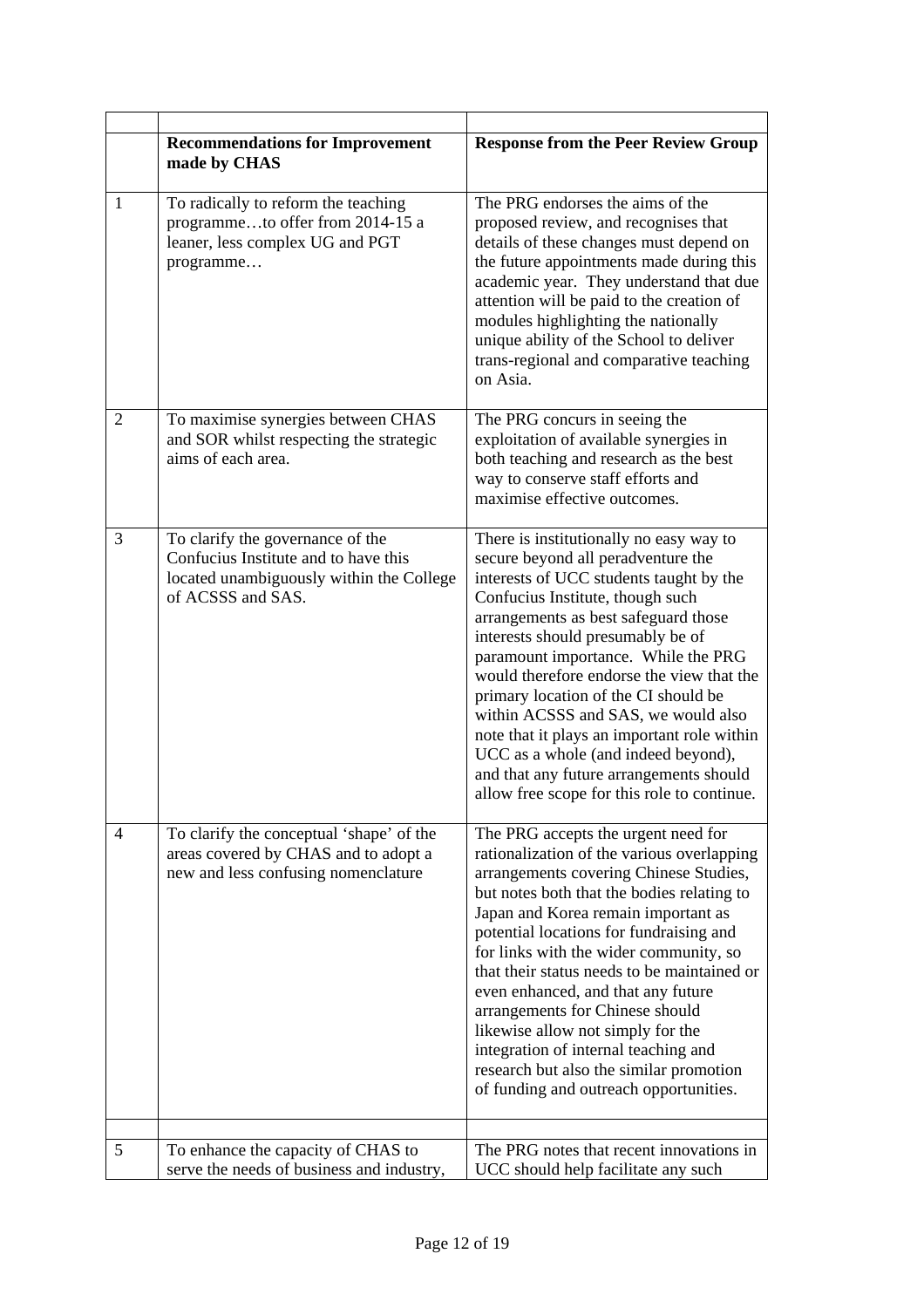|   | possibly through the creation of a College<br>Company.                                                                                                         | arrangements.                                                                                                                                                                                                                                                                                                                                          |
|---|----------------------------------------------------------------------------------------------------------------------------------------------------------------|--------------------------------------------------------------------------------------------------------------------------------------------------------------------------------------------------------------------------------------------------------------------------------------------------------------------------------------------------------|
| 6 | Significantly to raise average standards of<br>language proficiency.                                                                                           | The PRG concurs in the view that low<br>language proficiency in Asian Languages<br>benefits neither UCC nor the future<br>employers of its graduates, but notes that<br>crucially for students of Chinese the<br>issues raised under point 3 above must be<br>realistically addressed.                                                                 |
|   | <b>Teaching &amp; Learning</b>                                                                                                                                 |                                                                                                                                                                                                                                                                                                                                                        |
| 7 | Recruitment of well-qualified and skilled<br>teachersto teach the majority of<br>courses, with only auxiliary use of less<br>experienced TAs and PhD students. | The PRG agrees that such a policy can<br>only enhance the appeal of UCC to<br>potential students, but notes that the<br>provision of some teaching opportunities<br>can be of benefit to doctoral students<br>when they come to seek academic<br>employment themselves – another area in<br>which success would help guarantee<br>future applications. |
| 8 | Periodic qualitative student evaluation of<br>courses.                                                                                                         | The PRG agrees, and would like to point<br>out that regular internal monitoring and<br>recording of the results and consequent<br>changes can only assist in rendering any<br>future Quality Assurance exercises less<br>time consuming.                                                                                                               |
|   |                                                                                                                                                                |                                                                                                                                                                                                                                                                                                                                                        |

|   | <b>Recommendations for improvement</b><br>that the Peer Review Group would like<br>to make in addition to those made by<br>School                                                                                                                                                                                                                                                                                                                                                                                                                                                                   |  |
|---|-----------------------------------------------------------------------------------------------------------------------------------------------------------------------------------------------------------------------------------------------------------------------------------------------------------------------------------------------------------------------------------------------------------------------------------------------------------------------------------------------------------------------------------------------------------------------------------------------------|--|
| 1 | That the current links with Birr Castle<br>mentioned under CHAS Opportunities (p.<br>7) be actively developed with an eye to<br>securing external funding not simply for<br>the exploitation of archives there but in<br>order to involve other archives elsewhere,<br>several of which are listed in R. G.<br>Tiedemann, Christian Missionary<br>Societies in China, in other Irish locations.<br>Collaboration between CHAS and SOR in<br>this venture might not simply strengthen<br>ties with China but also perhaps raise<br>funds for researchers who might help<br>provide teaching for SOR. |  |
| 2 | That some thought be given by UCC to<br>the future assessment of the School, by                                                                                                                                                                                                                                                                                                                                                                                                                                                                                                                     |  |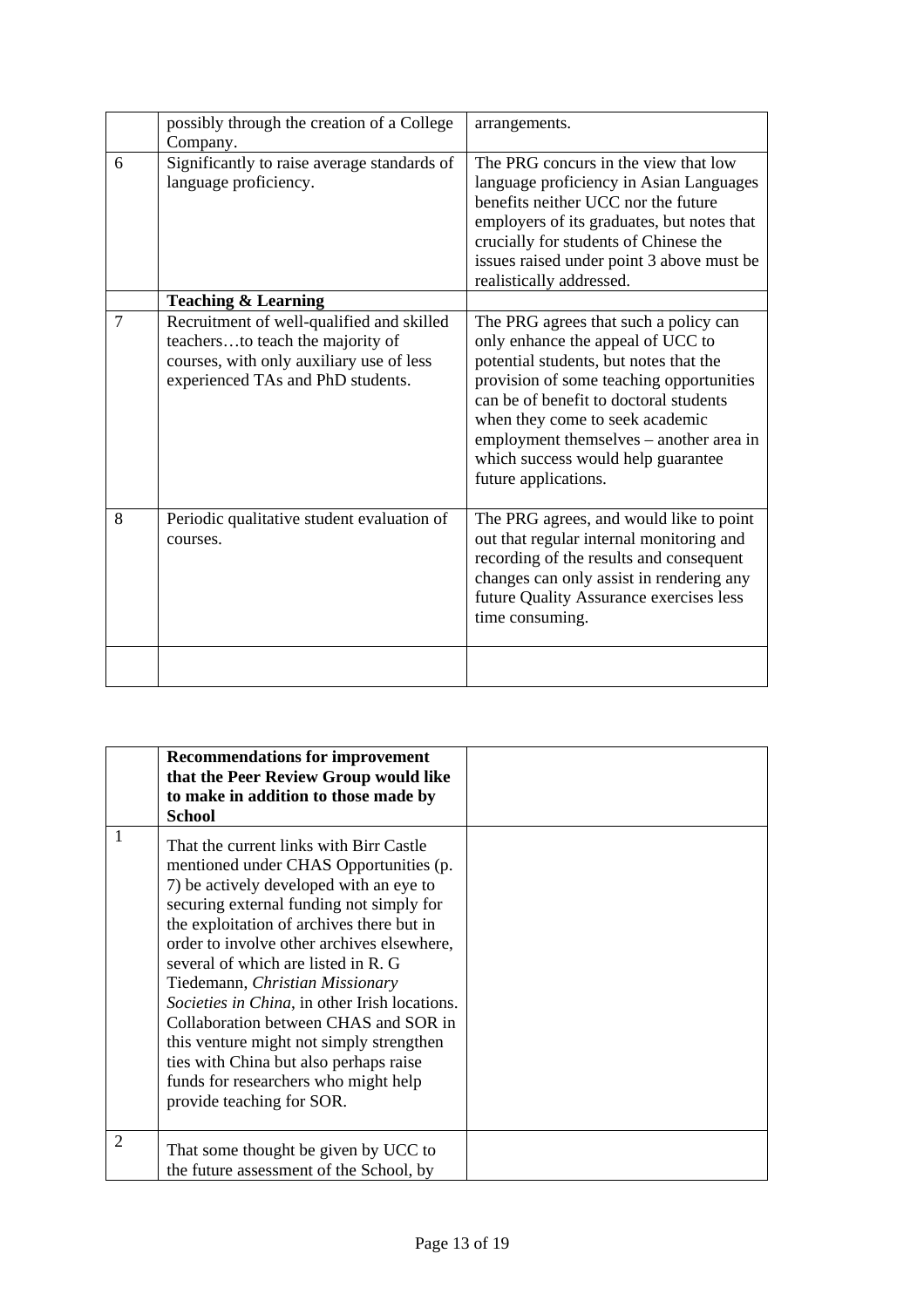|                | including in its Research Quality Review<br>panels expertise in Asian Studies.                                                                                                                                                                                                                                                                                                                                                                                                |  |
|----------------|-------------------------------------------------------------------------------------------------------------------------------------------------------------------------------------------------------------------------------------------------------------------------------------------------------------------------------------------------------------------------------------------------------------------------------------------------------------------------------|--|
| 3              | Library acquisitions should be encouraged<br>to put aside" priority money" to buy<br>books for the School of Asian Studies.<br>Internationalisation requires more<br>financial human resources including<br>employing dedicated staff for cataloguing<br>some Asian Languages.                                                                                                                                                                                                |  |
| 4              | A benchmarking exercise should be<br>completed by December 2014.                                                                                                                                                                                                                                                                                                                                                                                                              |  |
| 5              | In the 'schoolification' process, clusters of<br>related subjects should be recognised so<br>that cross-listing of courses can be<br>accomplished without it being financially<br>detrimental to do so for any School in<br>question.                                                                                                                                                                                                                                         |  |
| 6              | PhD students should have two supervisors<br>assigned to them, one could be principal<br>supervisor and the other a secondary<br>supervisor, or staff could co-supervise<br>where academically appropriate.                                                                                                                                                                                                                                                                    |  |
| $\overline{7}$ | PRG support current plans in CHAS to<br>recruit the very best scholars possible. It<br>concurs that CHAS should follow the lead<br>of Study of Religions by aiming to create<br>a compact, lean and efficient course<br>structure that strives for excellence at all<br>levels in the delivery of its academic<br>programme.                                                                                                                                                  |  |
| 8              | Plans for future organisation must include<br>resolution of questions of governance<br>concerning the relationship of the<br>Confucius Institute to the University.                                                                                                                                                                                                                                                                                                           |  |
| 9              | The taught graduate programmes would<br>appear to be working well, though PRG<br>concurs in the view that rationalisation of<br>teaching provision may be required to<br>eliminate duplication of effort. Some<br>thought might be given to exploring<br>publishing opportunities that would lead<br>to some of the work of School students<br>and staff appearing in published form in<br>association with the UCC logo, even if<br>securing publications in established and |  |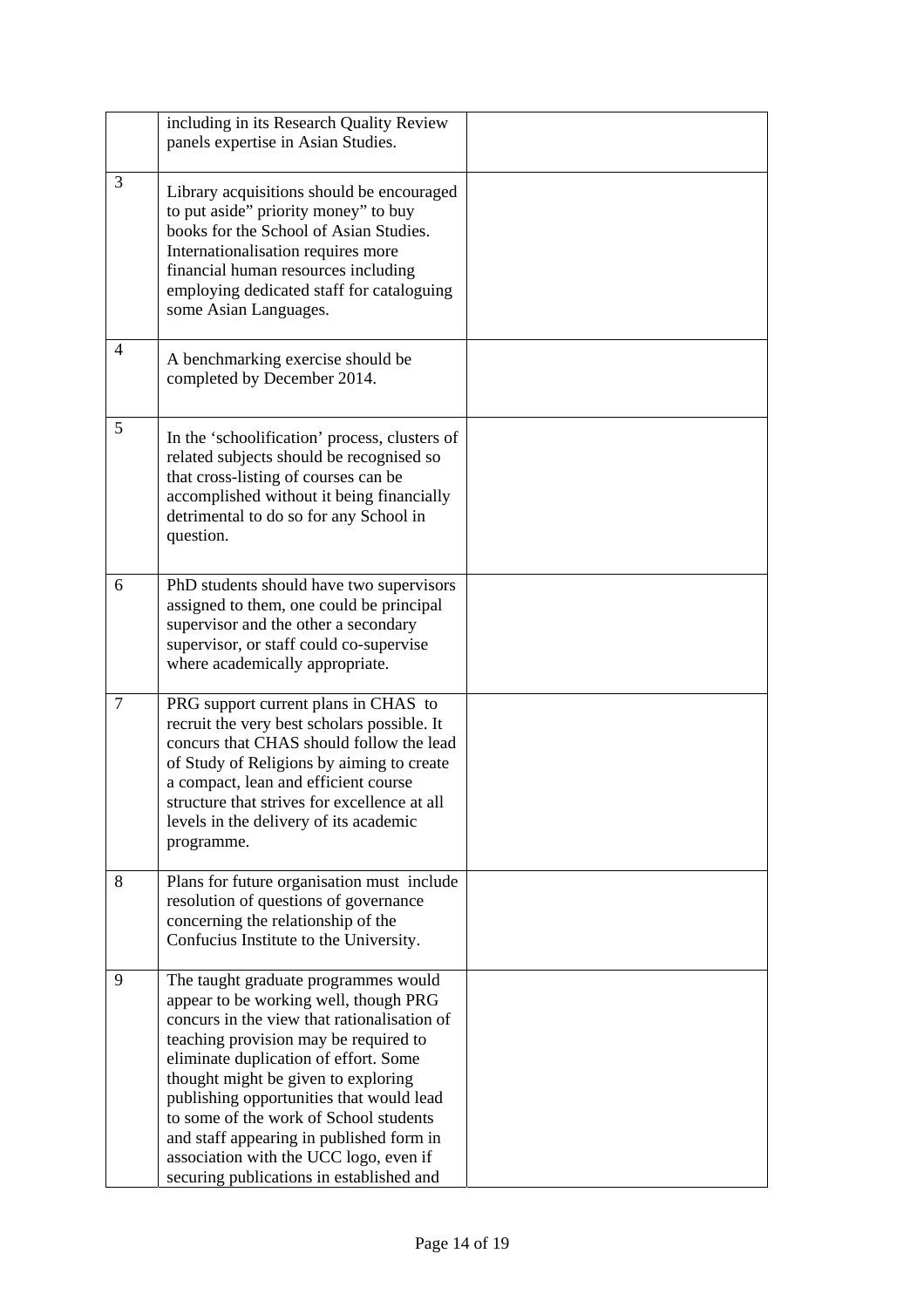|    | recognised journals and series will also<br>continue to be required to sustain the<br>research profile of staff and students alike.                                                                                                                                                                                                                                                                                                                                                                                                                                                                                                                                                                                                                                                                                                                                                                                                                                                                                                                      |  |
|----|----------------------------------------------------------------------------------------------------------------------------------------------------------------------------------------------------------------------------------------------------------------------------------------------------------------------------------------------------------------------------------------------------------------------------------------------------------------------------------------------------------------------------------------------------------------------------------------------------------------------------------------------------------------------------------------------------------------------------------------------------------------------------------------------------------------------------------------------------------------------------------------------------------------------------------------------------------------------------------------------------------------------------------------------------------|--|
| 10 | The Self-Assessment Report refers to staff<br>leave being available 'every few years'.<br>The PRG recommend a planned rota for<br>staff leave.                                                                                                                                                                                                                                                                                                                                                                                                                                                                                                                                                                                                                                                                                                                                                                                                                                                                                                           |  |
| 11 | Chinese Studies and Asian Studies have<br>less well developed lines of<br>communication than SOR. The PRG<br>welcomes the plans within the<br>Department to have more informal<br>"brown bag" seminars where research<br>work can be presented as this will<br>improve communication channels for<br>graduate students and assist them in<br>forming a research community.                                                                                                                                                                                                                                                                                                                                                                                                                                                                                                                                                                                                                                                                               |  |
| 12 | The PRG recognised the current<br>difficulties in cross-listing courses with<br>other Schools in the University due to<br>financial regulations and FTE counts. As<br>an immediate solution to this problem, it<br>is recommended that courses relevant to<br>culture and religion being taught by<br>members of staff in Chinese and Asian<br>Studies (CHAS) also count towards the<br>BA in Global Religions requirements.<br>This would solve the problem of rotating<br>modules and would also make more<br>options available to undergraduate<br>students in SOR. It would not address the<br>problem of RE teachers who need courses<br>in the Christian tradition as prescribed by<br>the Teaching Council. In the long run, the<br>PRG encourages the College to form<br>clusters crossing over the current Schools<br>to allow cross-listing of courses from<br>other Schools, such as modules offered in<br>Sociology, Anthropology, Philosophy,<br>Classics and Media Studies, without<br>current Schools being disadvantaged<br>financially. |  |
| 13 | The PRG expressed concern that the<br>public image of SOR and its national and<br>international recruiting strategies might be<br>compromised by the Department being<br>placed within the School of Asian Studies.<br>It might appear to the outside world that<br>the Study of Religions in UCC was<br>equivalent to the Study of Asian                                                                                                                                                                                                                                                                                                                                                                                                                                                                                                                                                                                                                                                                                                                |  |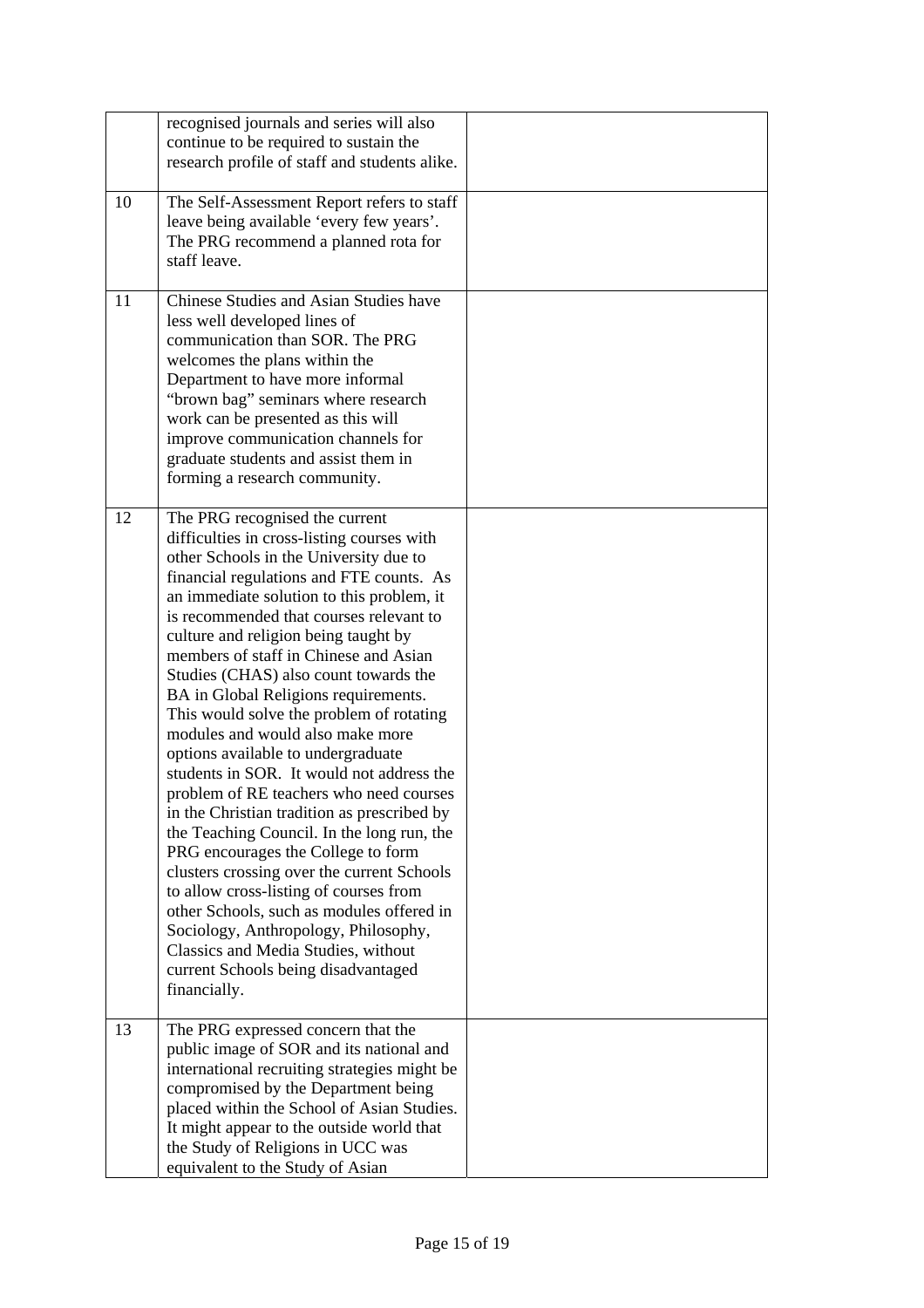|    | Religions. Although the PRG does not<br>recommend a change in the name of the<br>School, it strongly urges the Study of<br>Religions Department to market itself and<br>brand its courses as falling squarely<br>within the academic study of religions,<br>including global religions, indigenous<br>religions and theoretical discussions in the<br>study of religions. This needs to be<br>emphasised to retain the current image of<br>SOR at Cork as a mainstream department<br>among other international departments in<br>the sciences of religion. |  |
|----|------------------------------------------------------------------------------------------------------------------------------------------------------------------------------------------------------------------------------------------------------------------------------------------------------------------------------------------------------------------------------------------------------------------------------------------------------------------------------------------------------------------------------------------------------------|--|
|    |                                                                                                                                                                                                                                                                                                                                                                                                                                                                                                                                                            |  |
| 14 | In order to make 'real-life' religious<br>studies possible, good relations need to be<br>cultivated with religious communities in<br>Cork, but these communities should not<br>become a major source of funding or be<br>approached to finance a permanent post<br>unless clearly established guidelines<br>ensuring academic freedom and<br>institutional autonomy are obtained and<br>strict ethical regulations enforced. In<br>general, the PRG discouraged the<br>Department from approaching faith<br>communities for external funding.              |  |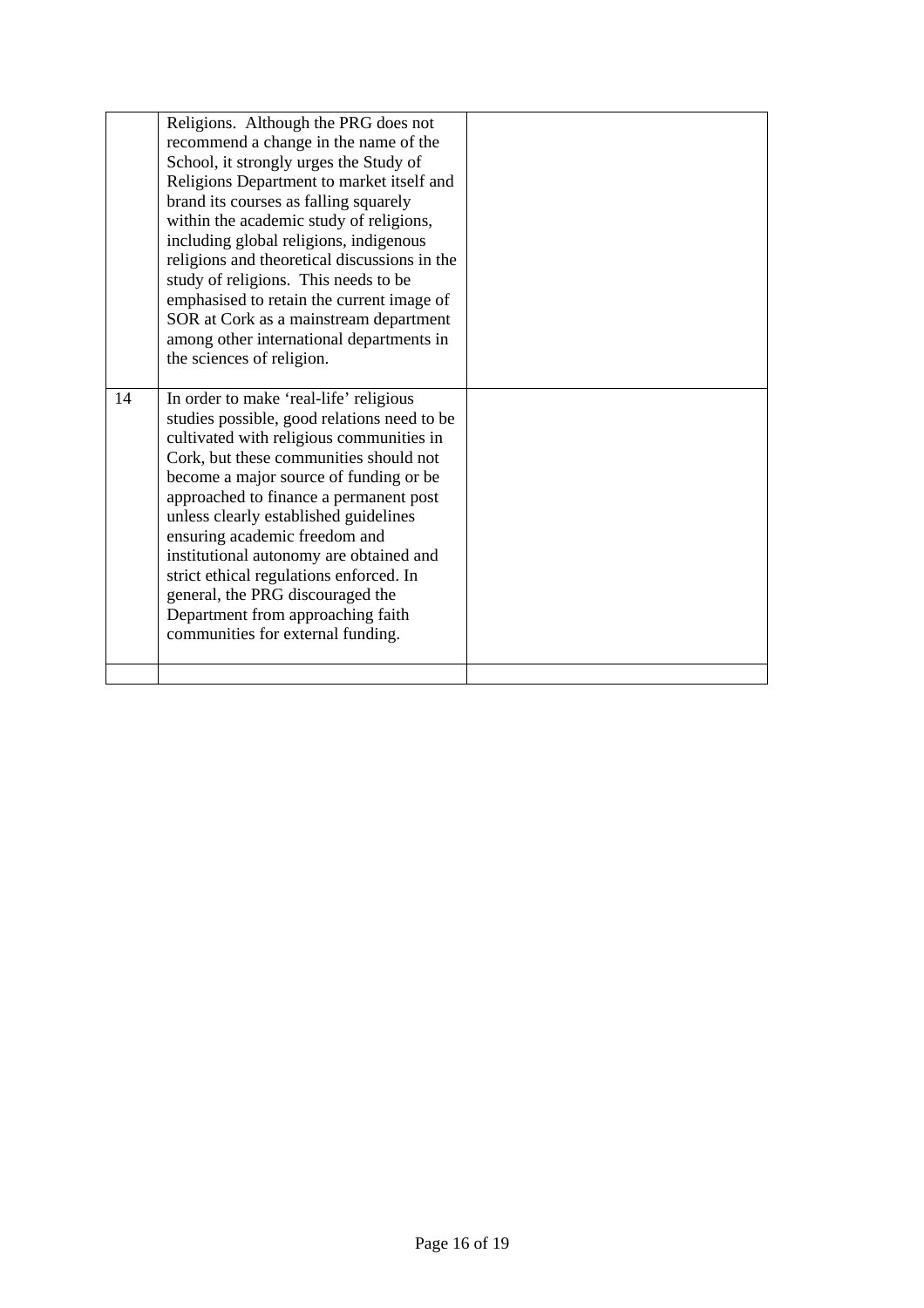## **Appendix 1**

## **SCHOOL OF ASIAN STUDIES**

## **PEER REVIEW GROUP SITE VISIT TIMETABLE**

| Tuesday 26 November:  | The Peer Review Group (PRG) arrives at UCC for a briefing from the<br>Director of the Quality Promotion Unit, followed by a meeting with the<br>Head of School and external stakeholders.                                                                                                                          |
|-----------------------|--------------------------------------------------------------------------------------------------------------------------------------------------------------------------------------------------------------------------------------------------------------------------------------------------------------------|
|                       | Wednesday 27 November: The PRG meets with school staff, students and relevant officers of UCC.<br>An exit presentation is given by the PRG to all members of the School.<br>A working private dinner is held that evening for the PRG in order to<br>finalise the report. This is the final evening of the review. |
| Thursday 28 November: | External PRG members depart.                                                                                                                                                                                                                                                                                       |

| <b>Tuesday 26 November 2013</b><br>Venue: Rm. 2.27, Tower Room 2, North Wing, Main Quadrangle |                                                                                                                                                                                                                                                                                                         |  |
|-----------------------------------------------------------------------------------------------|---------------------------------------------------------------------------------------------------------------------------------------------------------------------------------------------------------------------------------------------------------------------------------------------------------|--|
| $14.00 - 16.00$                                                                               | Meeting of members of the Peer Review Group.<br>Briefing by: Ms. Fiona Crozier, Director Quality Promotion Unit.<br>Group agrees final work schedule and assignment of tasks for the following day.<br>Views are exchanged and areas to be clarified or explored are identified.                        |  |
| $16.00 - 17.00$                                                                               | Professor Brian Bocking, Acting Head of School of Asian Studies                                                                                                                                                                                                                                         |  |
| $17.00 - 18.00$                                                                               | Representatives of stakeholders, past graduates and employers<br>Mr Chris Heinhold (Study of Religions Alumnus)<br>Ms Isabelle Ruane (Study of Religions alumnus)<br>Venue: Staff Common Room, North Wing, Main Quadrangle                                                                              |  |
| 19.00                                                                                         | Dinner for members of the Peer Review Group $\&$ staff members of School of Asian<br>Studies:<br>Professor Brian Bocking, Professor of The Study of Religions<br>Dr. Oliver Scharbrodt, Study of Religions<br>Professor Jackie Sheehan, Asian Studies<br><b>Venue: The Weir Bistro, River Lee Hotel</b> |  |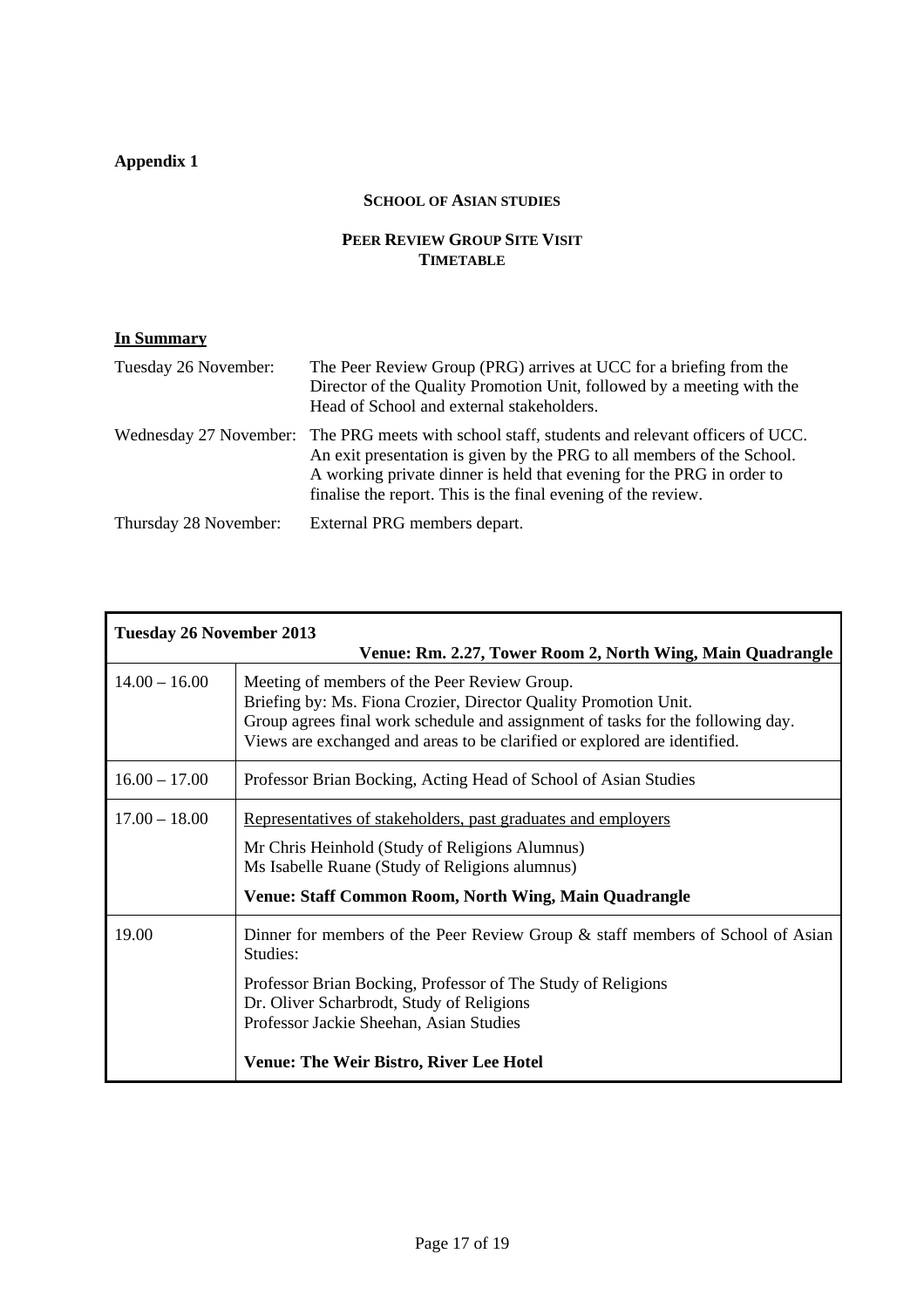| <b>Wednesday 27 November 2013</b><br>Venue: Rm 2.27, Tower Room 2, North Wing, Main Quadrangle |                                                                                                                                                                                                                                                                                                                                                                                                                                                                                                                                        |                                                        |
|------------------------------------------------------------------------------------------------|----------------------------------------------------------------------------------------------------------------------------------------------------------------------------------------------------------------------------------------------------------------------------------------------------------------------------------------------------------------------------------------------------------------------------------------------------------------------------------------------------------------------------------------|--------------------------------------------------------|
| $08.30 - 09.00$                                                                                | Convening of Peer Review Group                                                                                                                                                                                                                                                                                                                                                                                                                                                                                                         |                                                        |
| $09.00 - 09.30$                                                                                | Professor Caroline Fennell, Head of College of Arts, Celtic Studies & Social Sciences                                                                                                                                                                                                                                                                                                                                                                                                                                                  |                                                        |
| $09.30 - 10.15$                                                                                | Professor Paul Giller, Registrar & Vice-President for Academic Affairs<br>Dr. Bettie Higgs, Deputising for the Vice-President for Teaching and Learning<br>Professor Anita Maguire, Vice-President Research & Innovation                                                                                                                                                                                                                                                                                                               |                                                        |
| $10.15 - 10.45$                                                                                | Representatives of $1st$ and $2nd$ year students<br>Ms. Shaunagh Brophy, BA (Joint) 2, SOR<br>Ms. Riona Coleman, BComm 2, CHAS<br>Mr. Paul Creagh, BComm 2, CHAS<br>Ms. Lorraine Donovan, year 1, CHAS<br>Mr. Patrick Joseph Hall, BA (Joint) 2, SOR<br>Mr. Cormac Kiely, BA 2, CHAS<br>Ms. Alana Kiely, BA 2, CHAS<br>Mr. Sean King, BComm 2, CHAS<br>Ms. Tahti Korpela, year 1, CHAS<br>Mr. Daniel Morley, BComm 2, CHAS<br>Ms. Lauran O'Reilly, BA 2, CHAS<br>Mr. John Joseph Twomey, BA 1, SOR<br>Mr. Tomas Vaicelis, year 1, CHAS |                                                        |
| $10.45 - 11.00$                                                                                | Tea/coffee                                                                                                                                                                                                                                                                                                                                                                                                                                                                                                                             |                                                        |
| $11.00 - 11.30$                                                                                | Representatives of $3rd$ and $4th$ year students<br>Ms. Tania Claire Daunt O'Keeffe, BA 3, SOR<br>Mr. Geoff Gould, BA 4, CHAS<br>Ms. Margaret O'Mahony, BA 3, SOR<br>Mr. Rory O'Neill, BA 4, CHAS<br>Ms. Kai-Lyn Ng, BComm 4, CHAS                                                                                                                                                                                                                                                                                                     |                                                        |
| $11.30 - 12.15$                                                                                | Representatives of Graduate students<br>Ms. Marian Caulfield, MA 2, SOR<br>Ms. Claire Schedi, PhD (Arts) 1, SOR<br>Mr. Colin Duggan, PhD (TCC) 4, SOR<br>Mr. Brendan McNamara, PhD 2, SOR<br>Mr. Conor Keaveney, HDip (Springboard) 1, CHAS<br>Ms. Fahmeda Naheed, PhD 4, CHAS<br>Ms. Helen Murphy, PhD 4, CHAS<br>Venue: ORB 338, O'Rahilly Building                                                                                                                                                                                  |                                                        |
| $12.15 - 12.30$                                                                                | Visit to core facilities of School, escorted by Professor Bocking                                                                                                                                                                                                                                                                                                                                                                                                                                                                      |                                                        |
| $12.30 - 13.00$                                                                                | Visit to Boole Library                                                                                                                                                                                                                                                                                                                                                                                                                                                                                                                 | Professor T. Barrett met with Professor J.<br>Sheehan. |
| $13.00 - 14.00$                                                                                | Working lunch                                                                                                                                                                                                                                                                                                                                                                                                                                                                                                                          |                                                        |